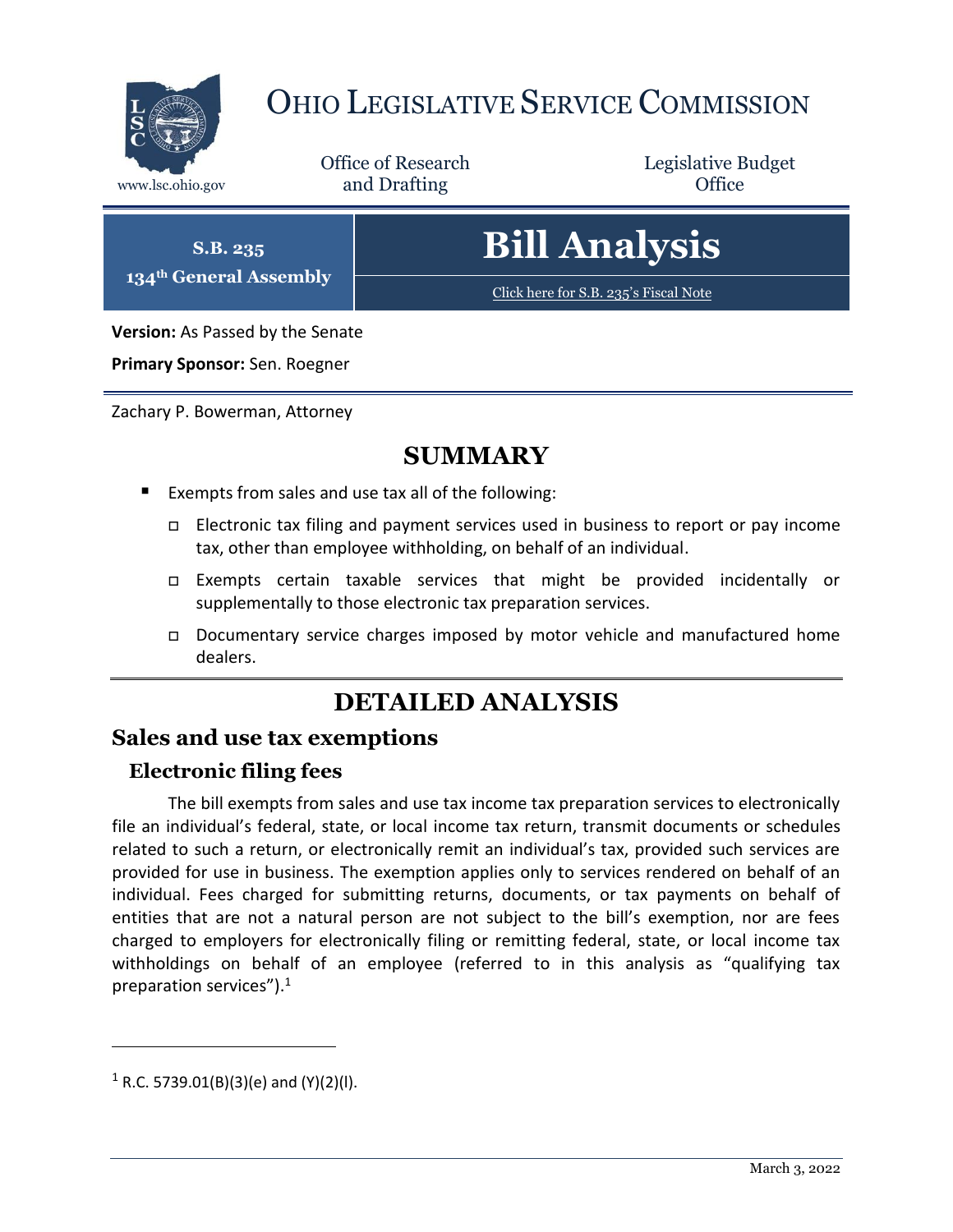Under continuing law, qualifying tax preparation services used outside the business context, i.e., for personal use, are not subject to sales and use tax. However, current law does impose sales and use tax on such services used in business by classifying them as automatic data processing, computer services, or electronic information services (hereafter referred to collectively as "taxable electronic services").<sup>2</sup> The bill effectuates the exemption by reclassifying qualifying tax preparation services as personal and professional services, which are not considered taxable electronic services and thus are not subject to sales or use tax, even if they are used in business.

#### **Incidental taxable electronic services exemption**

Under continuing law, a "mixed" transaction involving both taxable electronic services and some other kind of service (i.e., a personal or professional service) in the same transaction is not taxable if the purchaser's "true object" is to receive the benefit of the other service and if the electronic service is only incidental or supplemental to the purchaser's receipt of the other service.

By classifying qualifying tax preparation services described above as a personal or professional service, the bill exempts otherwise taxable electronic services that are furnished incidentally or supplementally as part of a transaction for those services to the extent those services could be distinguished from and would not otherwise qualify as a qualifying tax preparation service. 3

#### **Documentary service charges**

The bill also exempts from the sales and use tax documentary service charges on the sale of a motor vehicle by a motor vehicle dealer or a manufactured or mobile home by a manufactured housing dealer.<sup>4</sup> Under continuing law, a motor vehicle dealer or manufactured housing dealer may charge a consumer a documentary service fee for paper work, title runner expenses, and other costs associated with making financial arrangements for the sale. The fee must not exceed the lesser of \$250, or 10% of the sale price, excluding tax, title, and registration fees.<sup>5</sup> According to guidance published by the Department of Taxation,

 $\overline{a}$ 

<sup>&</sup>lt;sup>2</sup> See Ohio Department of Taxation guidance, ST 1999-04 – [On-line Services and Internet Access,](https://tax.ohio.gov/business/ohio-business-taxes/sales-and-use/information-releases/index-sales/st199904-archive3) updated September 2016 (additional revision pending), which may be accessed by conducting a keyword "On-line Services and Internet Access" search on the Ohio Department of Taxation's website: [tax.ohio.gov.](https://tax.ohio.gov/)

 $3$  R.C. 5739.01(B)(3)(e).

 $4$  R.C. 5739.02(B)(58).

<sup>5</sup> R.C. 1317.07, 4517.261, and 4781.24, not in the bill.